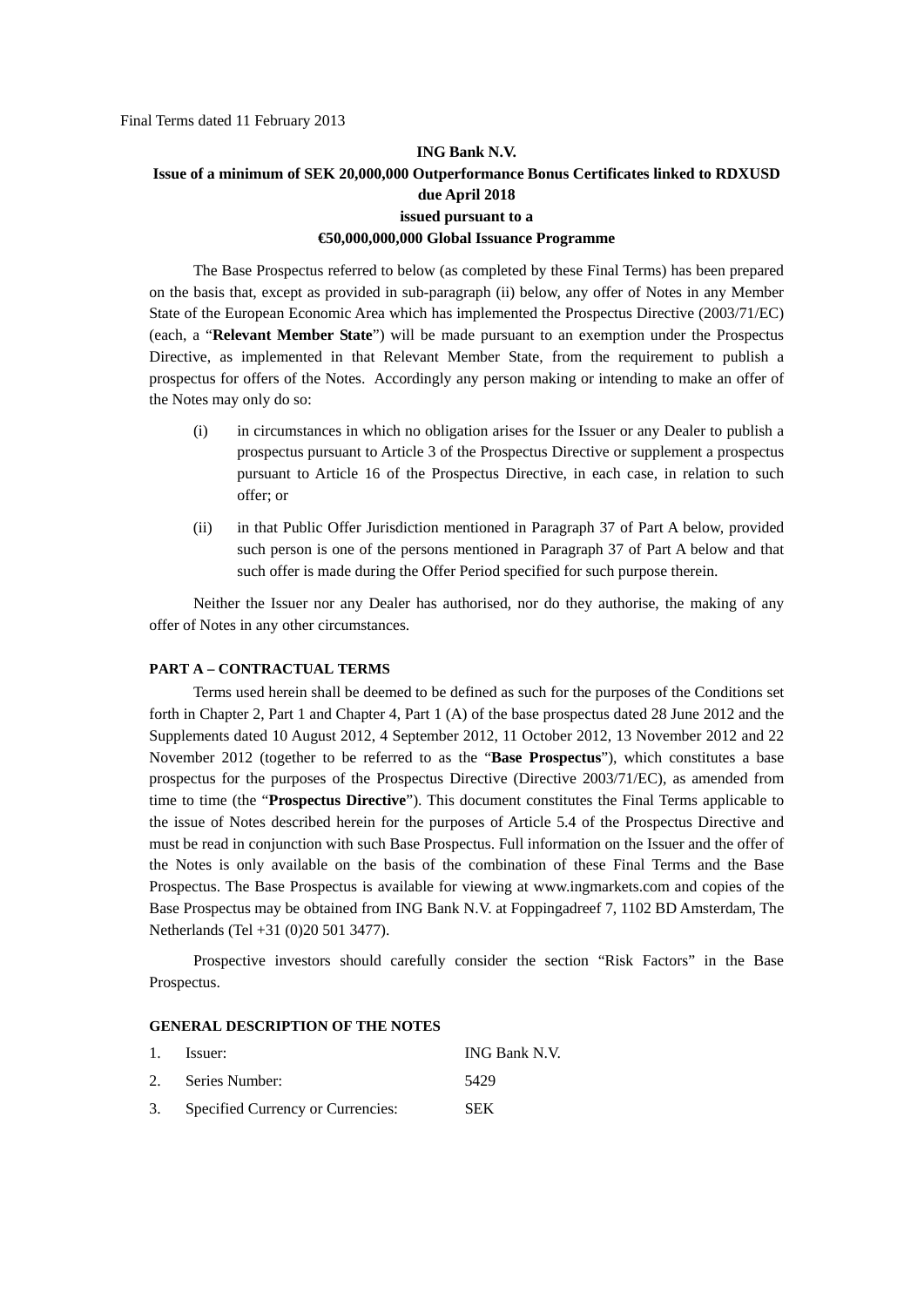4. Aggregate Nominal Amount: A minimum of SEK 20,000,000. The final Aggregate Nominal Amount shall be determined by the Issuer in its sole and absolute discretion, taking the number of allocations into consideration. The final Aggregate Nominal Amount shall be announced on or about the Strike Date on www.ingmarkets.com).

- 
- 6. Offer price, offer period and application process: Applicable

7. Details of minimum and maximum

5. Issue Price: 100 per cent. of the Aggregate Nominal Amount.

Subject to paragraph 34, the offer price is equal to the Issue Price.

The subscription period for the Notes is from and including 11 February 2013 (9:30 CET) to and including 22 March 2013 (17:00 CET). The Issuer reserves the right to close the subscription period earlier.

Investors may subscribe for the Notes through branches of the Issuer and Skandiabanken Aktiebolag (publ). Investors may not be allocated all of the Notes for which they apply. The offering may, at the discretion of the Issuer, be cancelled at any time prior to the Issue Date.

|                                                  | amount of application:                  | Not Applicable                      |
|--------------------------------------------------|-----------------------------------------|-------------------------------------|
| 8.                                               | (i) Specified Denominations:            | <b>SEK 10,000</b>                   |
|                                                  | (ii) Calculation Amount:                | Not Applicable                      |
| 9.                                               | <b>Issue Date:</b>                      | 12 April 2013                       |
| 10.                                              | <b>Maturity Date:</b>                   | 12 April 2018                       |
| 11.                                              | Interest Basis:                         | Not Applicable                      |
| 12.                                              | Redemption/Payment Basis:               | As specified in paragraph 23 below. |
| 13.                                              | Change of Interest Basis or Redemption/ |                                     |
|                                                  | <b>Payment Basis:</b>                   | As specified in paragraph 23 below  |
| 14.                                              | Put/Call Options:                       | Not Applicable                      |
| 15.                                              | Status of the Notes:                    | Senior                              |
| 16.                                              | Method of distribution:                 | Non-syndicated                      |
| PROVISIONS RELATING TO INTEREST (IF ANY) PAYABLE |                                         |                                     |

|     | 17. Fixed Rate Note Provisions:               | Not Applicable |
|-----|-----------------------------------------------|----------------|
| 18. | <b>Floating Rate/Variable-Linked Interest</b> |                |
|     | <b>Note Provisions:</b>                       | Not Applicable |
| 19. | <b>Zero Coupon Note Provisions:</b>           | Not Applicable |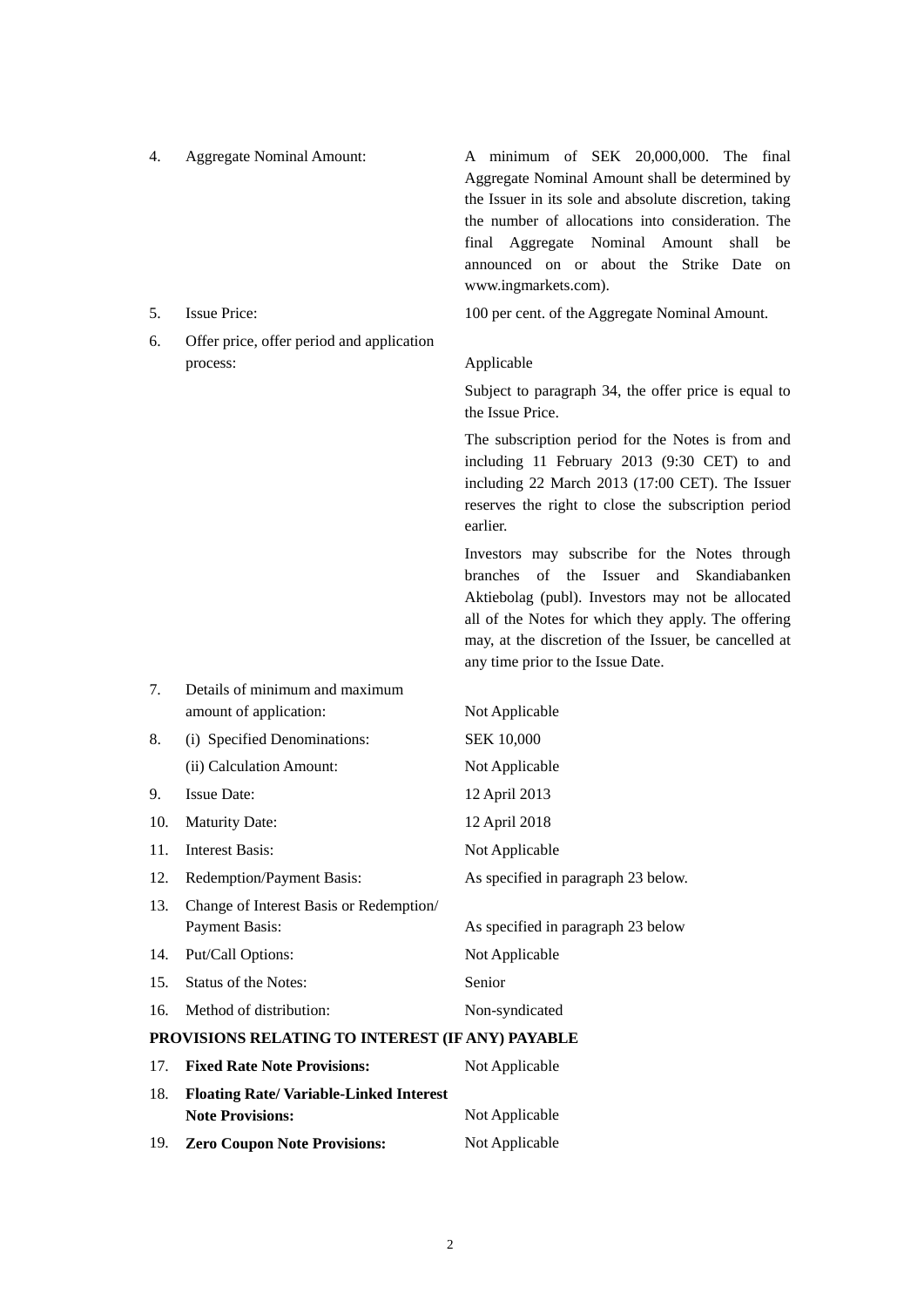#### 20. **Dual Currency Interest Note Provisions:** Not Applicable

### **PROVISIONS RELATING TO REDEMPTION**

- 21. Issuer Call: Not Applicable
- 22. Noteholder Put: Not Applicable
- 23. Final Redemption Amount of each Note: (1) If the Final Index Level is equal to or higher

than the Barrier Level, by payment of the Final Redemption Amount, which shall be an amount per Note calculated in accordance with the following formula:

 Specified Denomination + Specified Denomination  $\times$  Participation  $\times$ 

$$
\left[ \text{Max} \left( 0; \frac{\text{Average Index}}{\text{Initial Index Level}} - 1 \right) \times \left( \frac{FX_{\text{ (end)}}}{FX_{\text{ (start)}}} \right) \right] \text{, or}
$$

(2) If the Final Index Level is lower than the Barrier Level, by payment of the Final Redemption Amount, which shall be an amount per Note calculated in accordance with the following formula:

Specified Denomination + Specified Denomination  $\times$  Participation  $\times$ 

$$
\left[\begin{array}{c}\text{Max}\left(0;\frac{\text{Average Index}}{\text{Initial Index Level}}-1\right) \times \left(\frac{\text{FX}_{\text{(end)}}}{\text{FX}_{\text{(start)}}}\right)\right] - \\\\ \left[\text{Specificd Denominator} \times \left(1 - \frac{\text{Final Index Level}}{\text{Initial Index Level}}\right)\right]\end{array}
$$

Where:

"**Average Index**" means in respect of the Index, the arithmetic mean of the Index Level across all Averaging Dates;

"**EURSEK**" means the published foreign exchange rate on the Relevant Date expressed as the amount of SEK per one EUR as displayed on Reuters page "ECB37", or on such other information service, as determined by the Calculation Agent in its sole and absolute discretion. If EURSEK however does not appear on its relevant Reuters page (or on any other information service as determined by the Calculation Agent) on the Relevant Date, EURSEK shall be determined by the Calculation Agent in its sole and absolute discretion in good faith and in a commercially reasonable manner, having regard to any relevant market practice;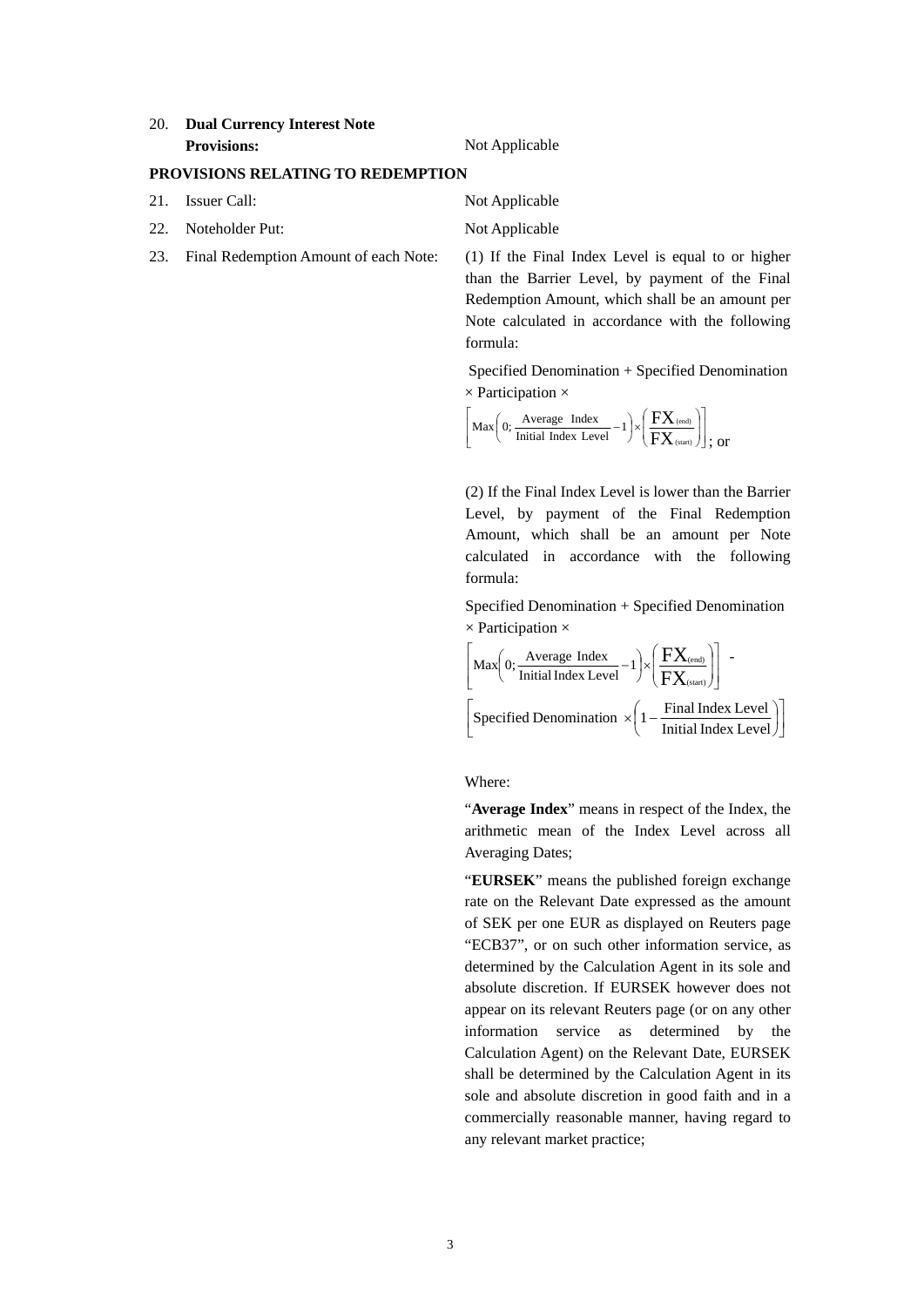"**EURUSD**" means the published foreign exchange rate on the Relevant Date expressed as the amount of USD per one EUR as displayed on Reuters page "ECB37", or on such other information service, as determined by the Calculation Agent in its sole and absolute discretion. If EURUSD however does not appear on its relevant Reuters page (or on any other information service as determined by the Calculation Agent) on the Relevant Date, EURUSD shall be determined by the Calculation Agent in its sole and absolute discretion in good faith and in a commercially reasonable manner, having regard to any relevant market practice;

"**Final Date**" means the first Business Day immediately following the Expiration Date;

"**FX**<sub>(end)</sub>" means the outcome of the following formula, rounded to 4 decimals:  $\overline{\phantom{a}}$ )  $\backslash$  $\overline{\phantom{a}}$ J ſ EURUSD on the Final Date EURSEK on the Final Date  $\Big\}$ ;

"FX<sub>(start)</sub>" means the outcome of the following formula, rounded to 4 decimals:  $\overline{\phantom{a}}$ J  $\left( \right)$  $\parallel$ J ſ EURUSD on the Strike Date EURSEK on the Strike Date  $\Big\}$ ;

"Participation" means 120% (indicative, the final Participation shall be determined by the Issuer in its sole and absolute discretion and announced on or about the Strike Date on www.ingmarkets.com, the final Participation shall not be lower than 100%); and

"**Relevant Date**" means (i) in respect of  $FX_{\text{(end)}}$ , the Final Date and (ii) in respect of  $FX_{(start)}$ , the Strike Date.

24. Other:

- (i) Early Redemption Amount of each Note payable on redemption for taxation reasons or on Issuer event of default and/or the method of calculating the same (if required or if different from that set out in Condition 6*(f)* of the General
- (ii) Notice period (if other than as set out in the General Conditions): As set out in the General Conditions.

Conditions): Early Redemption Amount to be equal to Fair Market Value as set out in Condition 6(*f*) of the General Conditions.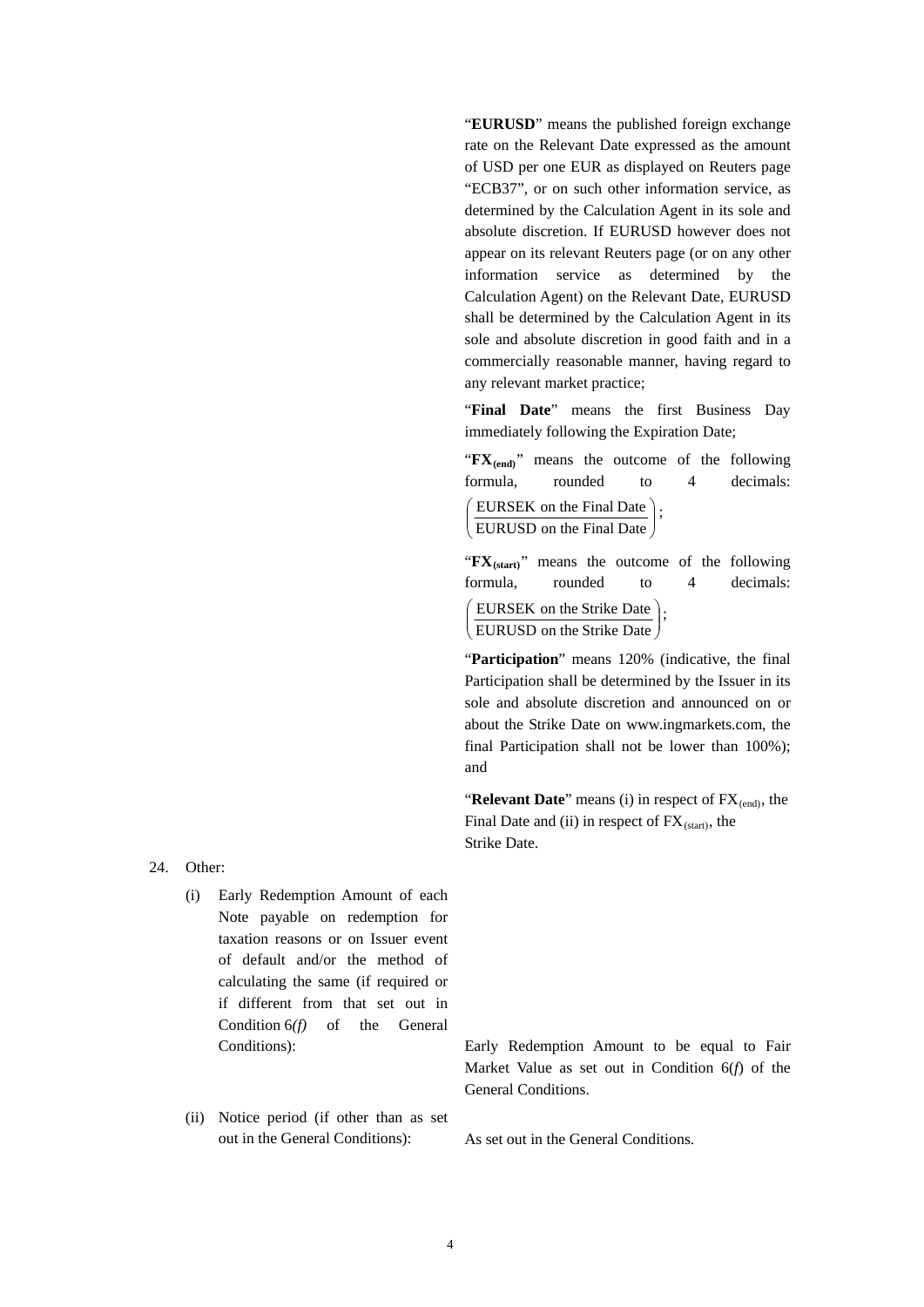|                                                   | General Conditions):                                                                                                                                                                                                                                                                                                                                        | Not Applicable                                                                                                                                                                               |  |
|---------------------------------------------------|-------------------------------------------------------------------------------------------------------------------------------------------------------------------------------------------------------------------------------------------------------------------------------------------------------------------------------------------------------------|----------------------------------------------------------------------------------------------------------------------------------------------------------------------------------------------|--|
| <b>GENERAL PROVISIONS APPLICABLE TO THE NOTES</b> |                                                                                                                                                                                                                                                                                                                                                             |                                                                                                                                                                                              |  |
| 25.                                               | Form of Notes:                                                                                                                                                                                                                                                                                                                                              | <b>Swedish Notes</b>                                                                                                                                                                         |  |
|                                                   | New Global Note:                                                                                                                                                                                                                                                                                                                                            | No                                                                                                                                                                                           |  |
| 26.                                               | Additional Financial Centre(s) or other<br>special provisions relating to Payment<br>Days:                                                                                                                                                                                                                                                                  | <b>TARGET</b>                                                                                                                                                                                |  |
| 27.                                               | Talons for future Coupons or Receipts to<br>be attached to Definitive Bearer Notes<br>(and dates on which such Talons mature):                                                                                                                                                                                                                              | N <sub>0</sub>                                                                                                                                                                               |  |
| 28.                                               | Details relating to Partly Paid Notes:<br>amount of each payment comprising the<br>Issue Price and date on which each<br>payment is to be made and, if different<br>from those specified in the Temporary<br>Global Note, consequences of failure to<br>pay, including any right of the Issuer to<br>forfeit the Notes and interest due on late<br>payment: | Not Applicable                                                                                                                                                                               |  |
| 29.                                               | Details relating to Instalment Notes:                                                                                                                                                                                                                                                                                                                       |                                                                                                                                                                                              |  |
|                                                   | Instalment Amount(s):<br>(i)                                                                                                                                                                                                                                                                                                                                | Not Applicable                                                                                                                                                                               |  |
|                                                   | Instalment Date(s):<br>(ii)                                                                                                                                                                                                                                                                                                                                 | Not Applicable                                                                                                                                                                               |  |
| 30.                                               | Redenomination:                                                                                                                                                                                                                                                                                                                                             | Redenomination not applicable.                                                                                                                                                               |  |
| 31.                                               | Other final terms:                                                                                                                                                                                                                                                                                                                                          | Not Applicable                                                                                                                                                                               |  |
|                                                   | <b>DISTRIBUTION</b>                                                                                                                                                                                                                                                                                                                                         |                                                                                                                                                                                              |  |
| 32.                                               | If syndicated, names of Managers:                                                                                                                                                                                                                                                                                                                           | Not Applicable                                                                                                                                                                               |  |
| 33.                                               | If non-syndicated, name of relevant<br>Dealer:                                                                                                                                                                                                                                                                                                              | Applicable. The Notes are being issued (in)directly<br>by the Issuer to investors and may from time to time<br>be sold via one or more Dealer(s).                                            |  |
| 34.                                               | Total commission and concession:                                                                                                                                                                                                                                                                                                                            | Distribution fee: between 2.5% and 6.0% upfront<br>(the final distribution fee shall be determined by the<br>Issuer and announced on or about the Strike Date on<br>www.ingmarkets.com); and |  |
|                                                   |                                                                                                                                                                                                                                                                                                                                                             | A commission may be charged to investors by the<br>distributor and/or financial intermediary. Further<br>information can be obtained from the distributor.                                   |  |
| 35.                                               | Whether TEFRA D or TEFRA C rules                                                                                                                                                                                                                                                                                                                            |                                                                                                                                                                                              |  |
|                                                   | applicable or TEFRA rules not applicable:                                                                                                                                                                                                                                                                                                                   | TEFRA rules not applicable.                                                                                                                                                                  |  |
| 36.                                               | Additional selling restrictions:                                                                                                                                                                                                                                                                                                                            | Not Applicable                                                                                                                                                                               |  |
| 37.                                               | Simultaneous offer:<br>(i)                                                                                                                                                                                                                                                                                                                                  | Not Applicable                                                                                                                                                                               |  |

(iii) Other (Condition 6(m) of the

5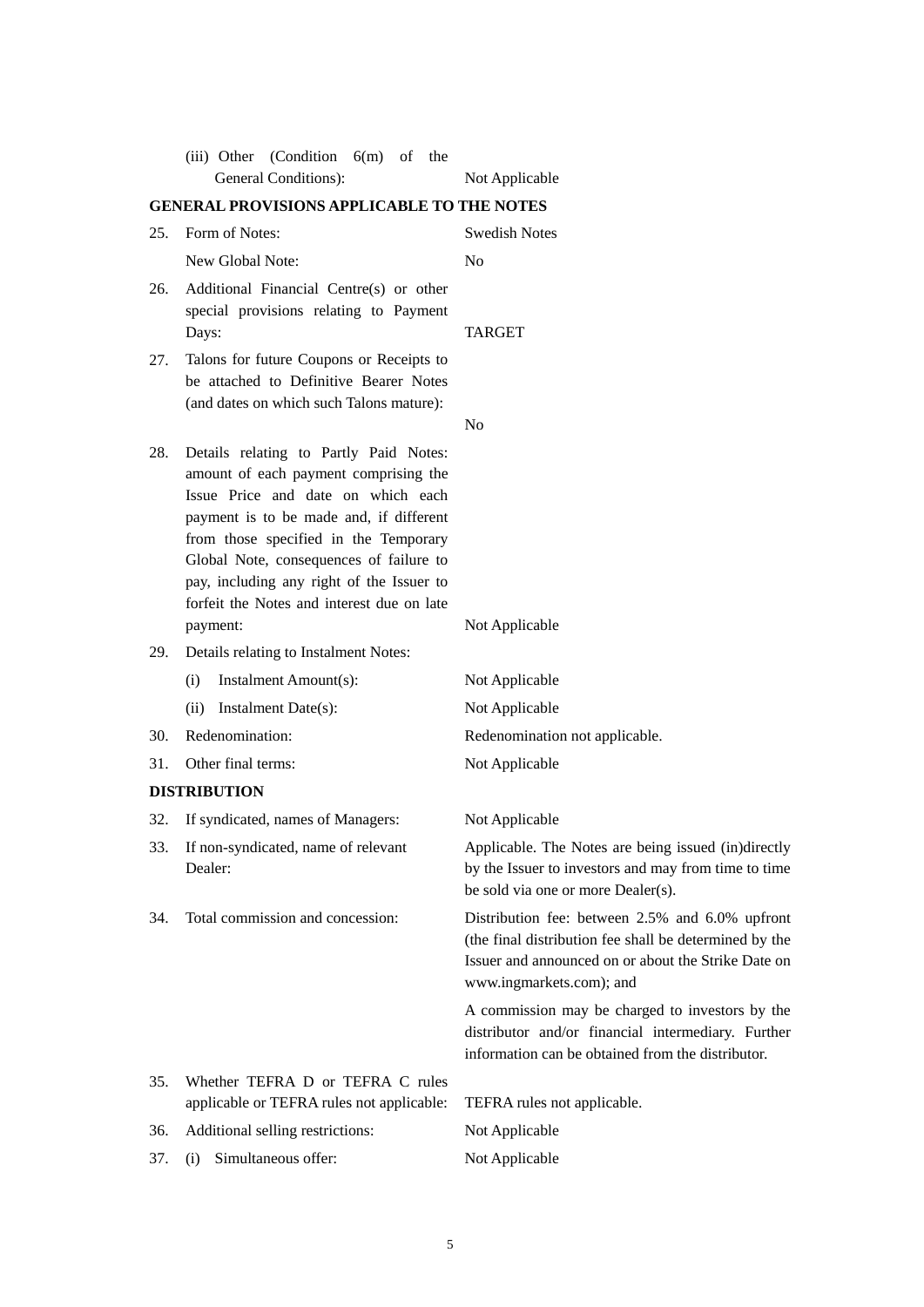|     | (ii) Non-exempt offer:                    | An offer of Notes may be made by the Issuer and             |
|-----|-------------------------------------------|-------------------------------------------------------------|
|     |                                           | Skandiabanken Aktiebolag (publ) other than                  |
|     |                                           | pursuant to Article $3(2)$ of the Prospectus Directive      |
|     |                                           | in Sweden (the " <b>Public Offer Jurisdiction</b> ") during |
|     |                                           | the period from 11 February 2013 (9:30 CET) until           |
|     |                                           | 22 March 2013 (17:00 CET) ("Offer Period"). See             |
|     |                                           | further paragraph 6.                                        |
| 38. | Process for notification to applicants of |                                                             |
|     | amount allotted and indication whether    |                                                             |
|     | dealing may begin before notification is  |                                                             |

made: Investors will be notified of the amount of Notes allotted to them either directly by the Issuer or through their financial intermediaries. Dealings in the Notes will not begin until the Issue Date.

# 39. **FX, BENCHMARK, FX CONVERTIBILITY EVENT, FX TRANSFERABILITY EVENT AND TAX EVENT PROVISIONS**

|     | (i) FX Provisions:                                  | Not Applicable                                                                                                                                                                                                                                        |
|-----|-----------------------------------------------------|-------------------------------------------------------------------------------------------------------------------------------------------------------------------------------------------------------------------------------------------------------|
|     | (ii) Benchmark Provisions:                          | Not Applicable                                                                                                                                                                                                                                        |
|     | (iii) FX Convertibility Event<br><b>Provisions:</b> | Not Applicable                                                                                                                                                                                                                                        |
|     | (iv) FX Transferability Event<br><b>Provisions:</b> | Not Applicable                                                                                                                                                                                                                                        |
|     | (v) Tax Event Provisions:                           | Not Applicable                                                                                                                                                                                                                                        |
| 40. | <b>INDEX LINKED PROVISIONS</b>                      |                                                                                                                                                                                                                                                       |
|     | Definition<br>of Additional<br>Disruption<br>Event: |                                                                                                                                                                                                                                                       |
|     | Change in Law                                       | Applicable                                                                                                                                                                                                                                            |
|     | <b>Hedging Disruption</b>                           | Applicable                                                                                                                                                                                                                                            |
|     | Other Additional Disruption<br>Events, if any:      | None                                                                                                                                                                                                                                                  |
|     | Automatic Early Redemption:                         | Not Applicable                                                                                                                                                                                                                                        |
|     | <b>Averaging Dates:</b>                             | 28 March 2017, 28 April 2017, 28 May 2017, 28<br>June 2017, 28 July 2017, 28 August 2017, 28<br>September 2017, 28 October 2017, 28 November<br>2017, 28 December 2017, 28 January 2018, 28<br>February 2018 and 28 March 2018.                       |
|     | <b>Barrier Level:</b>                               | 50 per cent. of Initial Index Level.                                                                                                                                                                                                                  |
|     | <b>Business Day:</b>                                | A day on which (i) commercial banks and foreign<br>exchange markets settle payments and are open for<br>general business (including dealing in foreign<br>exchange and foreign currency deposits) in<br>Stockholm and (ii) the TARGET System is open. |
|     | <b>Constant Monitoring:</b>                         | Not Applicable                                                                                                                                                                                                                                        |
|     | <b>Expiration Date:</b>                             | 28 March 2018                                                                                                                                                                                                                                         |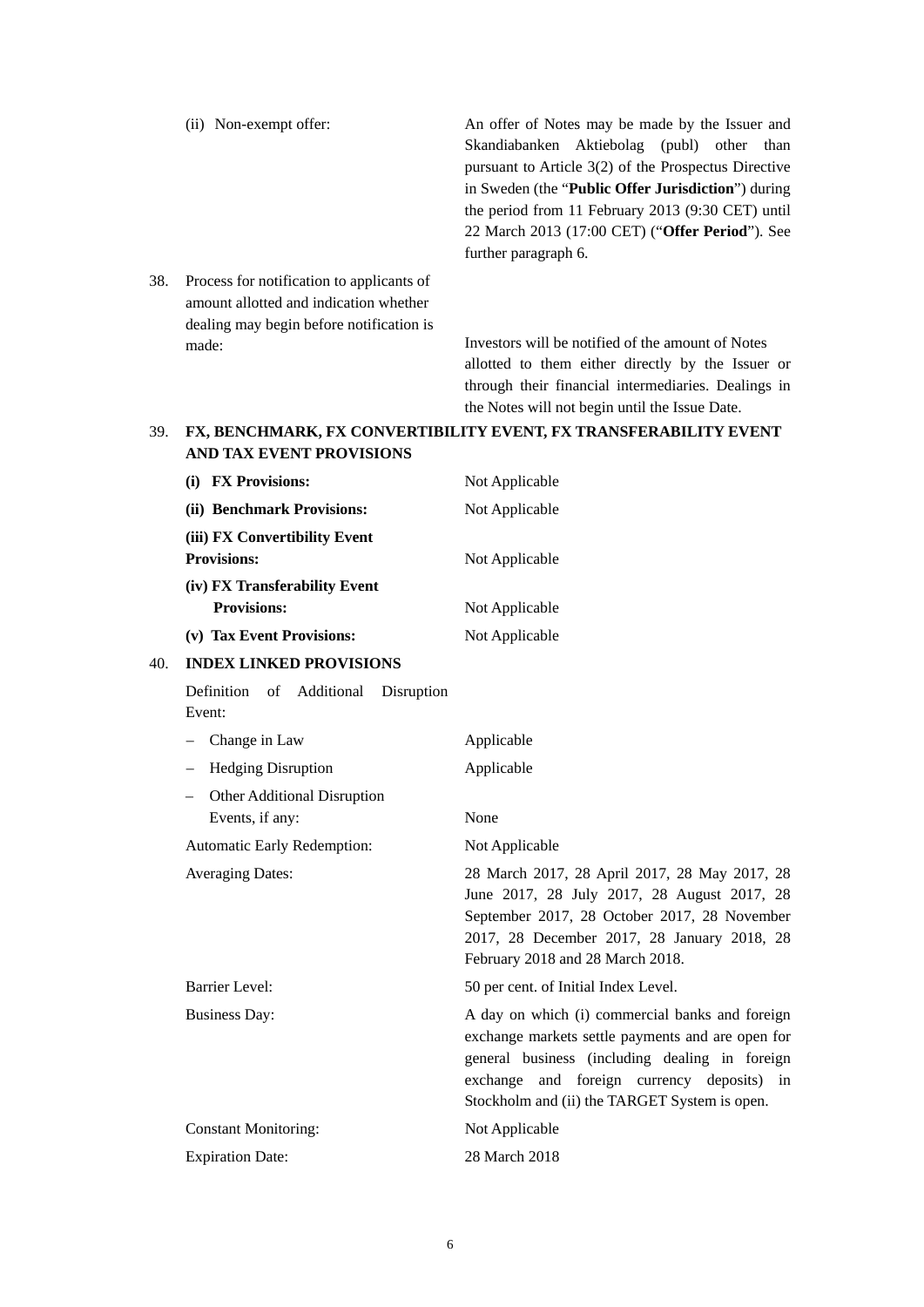| Final Index Level:                  | Shall have the meaning given to it in Chapter 4, Part<br>1(A) |
|-------------------------------------|---------------------------------------------------------------|
| Index:                              | <b>Russian Depositary Index</b>                               |
|                                     | (Bloomberg code: RDXUSD <index>)</index>                      |
| Index Sponsor:                      | Shall have the meaning given to it in Chapter 4, Part<br>1(A) |
| Initial Index Level:                | Shall have the meaning given to it in Chapter 4, Part<br>1(A) |
| <b>Observation Date(s):</b>         | Not Applicable                                                |
| <b>Observation Period:</b>          | Not Applicable                                                |
| <b>Official Closing Level Only:</b> | Applicable                                                    |
| <b>Strike Date:</b>                 | 28 March 2013                                                 |
| Strike Price:                       | Not Applicable                                                |

#### **PURPOSE OF FINAL TERMS**

These Final Terms comprise the final terms required for the issue and public offer in the Public Offer Jurisdiction and listing and admission to trading on NASDAQ OMX of the Notes described herein pursuant to the €50,000,000,000 Global Issuance Programme of ING Bank N.V., ING Bank N.V., Sydney Branch, ING (US) Issuance LLC and ING Americas Issuance B.V.

#### **RESPONSIBILITY**

The Issuer accepts responsibility for the information contained in these Final Terms. To the best of the knowledge and belief of the Issuer (having taken all reasonable care to ensure that such is the case) the information contained in these Final Terms is in accordance with the facts and does not omit anything likely to affect the import of such information.

Signed on behalf of the Issuer:

ING BANK N.V.

By: ........................................ By: ........................................

*Duly authorised Duly authorised*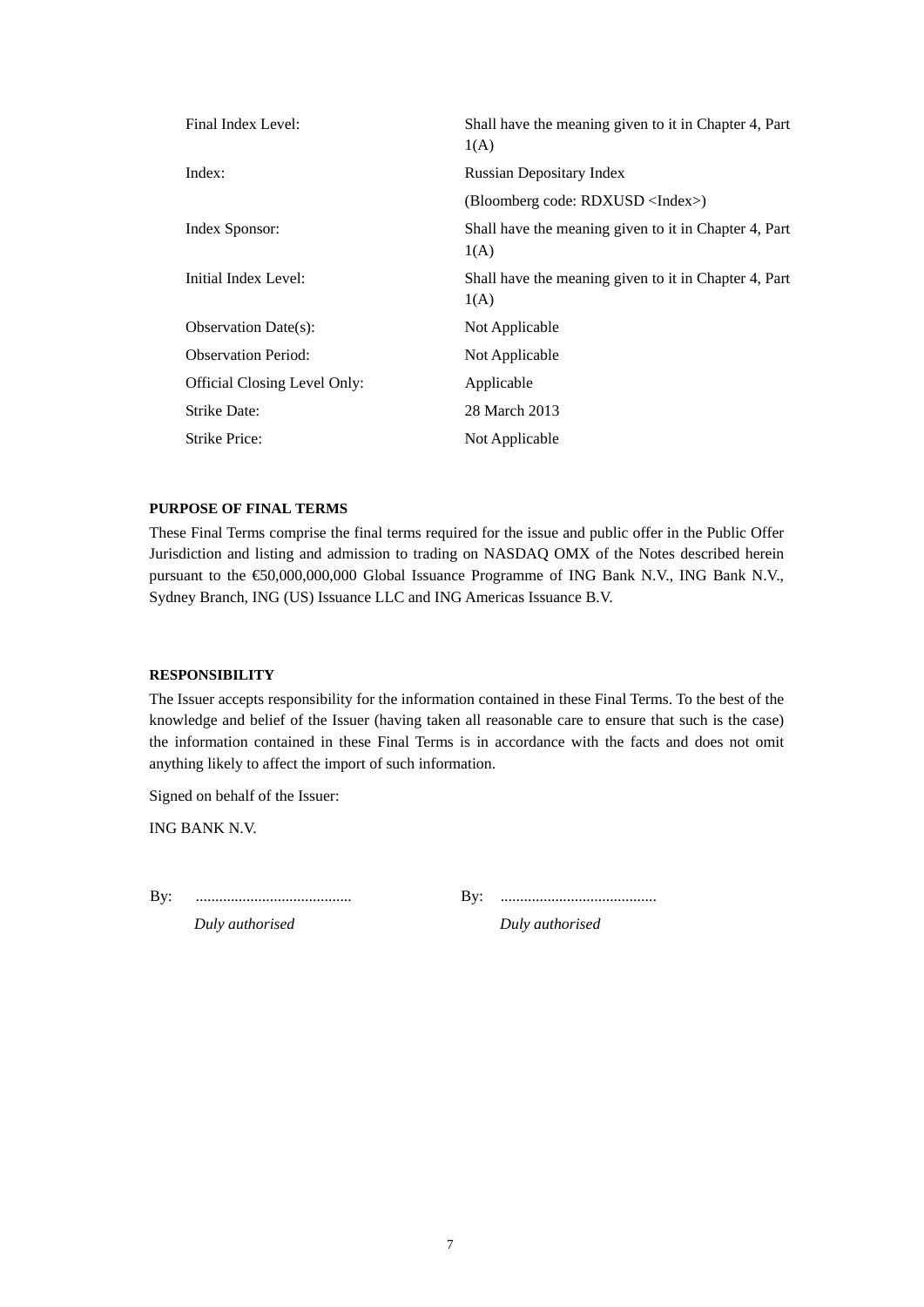#### **PART B – OTHER INFORMATION**

#### **1 LISTING**

| $(i)$ Listing:             | NASDAO OMX                                                                                                                                              |
|----------------------------|---------------------------------------------------------------------------------------------------------------------------------------------------------|
| (ii) Admission to trading: | Application will be made for the Notes to be<br>admitted to trading on NASDAO OMX with effect<br>from the Issue Date or as soon as possible thereafter. |

# **2 RATINGS**

Ratings: The Notes will not be rated.

# **3 NOTIFICATION**

The Netherlands Authority for Financial Markets has provided the competent authorities in each of Austria, Belgium, Denmark, Finland, France, Germany, Italy, Luxembourg, Norway, Spain and Sweden with a certificate of approval attesting that the Base Prospectus has been drawn up in accordance with the Prospectus Directive. Notwithstanding the foregoing, no offer of Notes to the public may be made in any Relevant Member State which requires the Issuer to undertake any action in addition to the filing of the Final Terms with the Netherlands Authority for the Financial Markets unless and until the Issuer advises such action has been taken.

## **4 INTERESTS OF NATURAL AND LEGAL PERSONS INVOLVED IN THE OFFER**

Save as discussed in "Subscription and Sale" in Chapter 1 of the Base Prospectus in respect of any appointed Dealer, so far as the Issuer is aware, no person involved in the offer of the Notes has an interest material to the offer.

# **5 REASONS FOR THE OFFER, ESTIMATED NET PROCEEDS AND TOTAL EXPENSES**

| (i) | Reasons for the offer:              | See "Use of Proceeds" wording in Chapter 1 of<br>the Base Prospectus |
|-----|-------------------------------------|----------------------------------------------------------------------|
| (i) | Estimated total expenses related to |                                                                      |
|     | admission to trading:               | Listing costs SEK 1,500                                              |
|     |                                     | Annual costs SEK 15,000                                              |

# **6 INFORMATION CONCERNING THE UNDERLYING**

The return on the Notes is linked to (i) the performance of the underlying Index and (ii) the development of the EURSEK foreign exchange rate and the EURUSD foreign exchange rate. Each of the levels of the Index, the EURSEK foreign exchange rate and the EURUSD foreign exchange rate may go down as well as up throughout the life of the Notes. Fluctuations in the levels of the Index and the EURSEK foreign exchange rate and the EURUSD foreign exchange rate will affect the value of the Notes.

Details of the past and further performance of the Index and the volatility can be obtained from Bloomberg (RDXUSD <Index>) and the website:<http://en.indices.cc/indices/details/rdu/composition/>